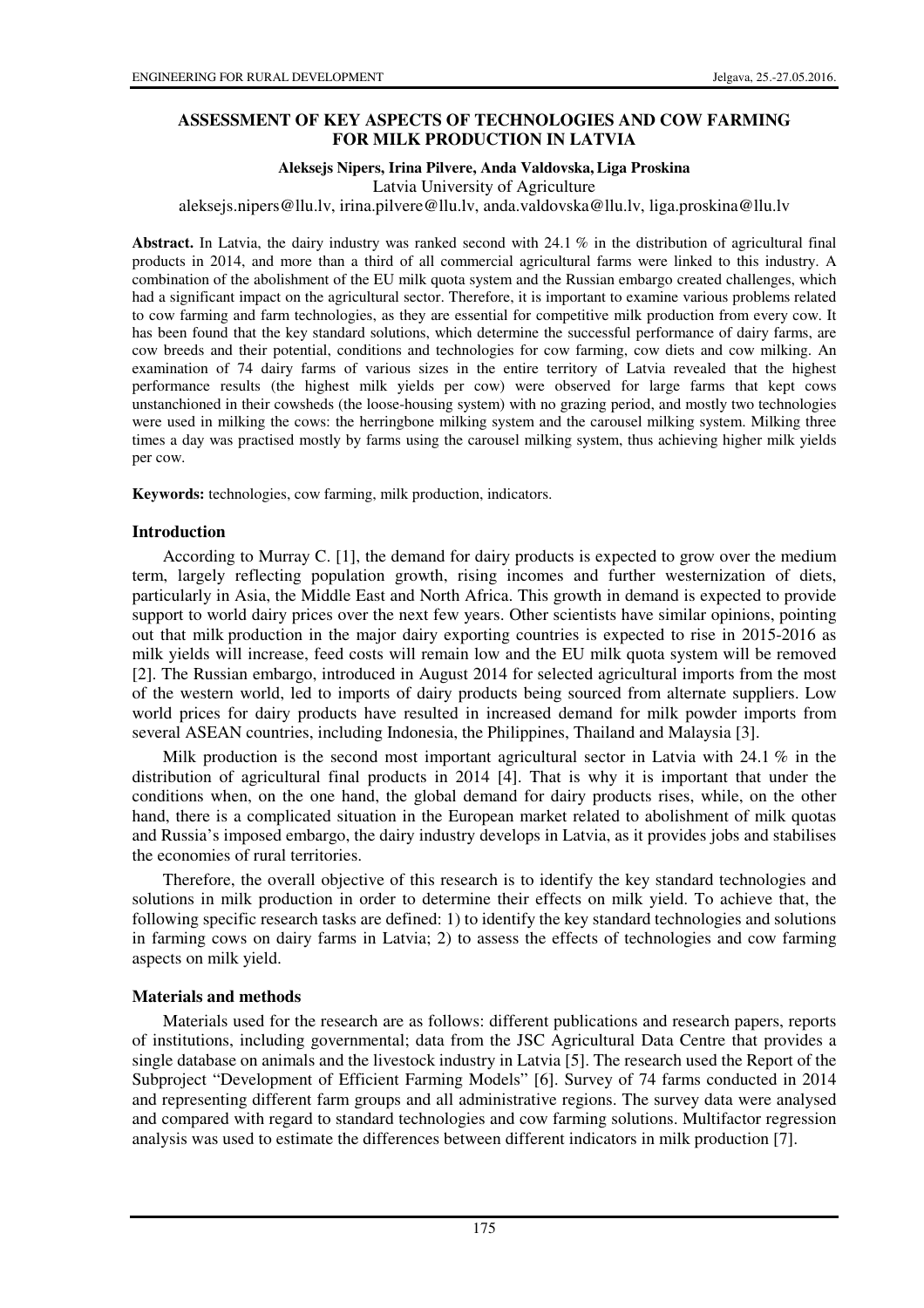# **Results and discussion**

# **1. Key technologies and standard solutions on dairy farms in Latvia**

Technological solutions in cow farming for milk production determine the productivity of cows and milk production economic aspects. The main ones are summarised in this section.

*Cow breeds and their potential*. Cows of various breeds are farmed for milk production in Latvia; yet, two breeds prevail in the herds – Latvian Brown and Black and White Holstein, which accounted for almost 73 % of the total dairy cows in 2013 (Table 1).

Table 1

| Cow breeds                     | <b>Number</b><br>of dairy<br>cows | Milk<br>yield, kg | Fat<br>content,<br>$\mathcal{O}_0$ | <b>Protein</b><br>content,<br>$\mathcal{G}_{\Omega}$ | <b>Cow live</b><br>weight,<br>kg | <b>Relative milk</b><br>yield, milk kg<br>per 100 kg live<br>weight |
|--------------------------------|-----------------------------------|-------------------|------------------------------------|------------------------------------------------------|----------------------------------|---------------------------------------------------------------------|
| Total number of dairy cows     | 164 630                           | 5970              | 4.2                                | 3.2                                                  | X                                | X                                                                   |
| Incl. Latvian Brown (LBr)      | 60 097                            | 5 7 6 1           | 4.3                                | 3.3                                                  | 540-580                          | 990-1070                                                            |
| Black and White Holstein (BWH) | 59 742                            | 6 3 0 6           | 4.1                                | 3.1                                                  | 600-850                          | 740-1050                                                            |
| Red and White Holstein (RWH)   | 9 3 0 6                           | 6 1 2 7           | 4.2                                | 3.2                                                  | 600-850                          | 720-1020                                                            |
| Danish Red (DR)                | 3 1 3 9                           | 6 0 3 2           | 4.4                                | 3.3                                                  | 550-800                          | 750-1100                                                            |
| Swedish Red and White (SRW)    | 1 1 1 4                           | 6 1 6 5           | 4.3                                | 3.3                                                  | 550-600                          | 1030-1120                                                           |
| Latvian Blue (LBI)             | 705                               | 5 006             | 4.3                                | 3.3                                                  | 350-480                          | 1040-1430                                                           |
| German Red (Angler) (AN)       | 633                               | 6 0 0 3           | 4.3                                | 3.3                                                  | 600-700                          | 860-1000                                                            |
| Crosses of various breeds      | 29486                             | 5682              | 4.2                                | 3.2                                                  | X                                | X                                                                   |

**Number of dairy cows and cow monitoring indicators in Latvia in 2013 [8; 9; 10]** 

The highest yields were reported for the BWH group; however, the lowest fat and protein contents of milk were specific to this cow breed. Relatively low milk yields are characteristic of LBr herds, which are 3.5 % lower than the average in the country. The fat and protein contents of milk are similar for various dairy cow breeds; yet, the highest fat content of milk was observed for DR herds. The lowest milk yields were reported for LBl cows that were mostly kept for the purpose of preserving the breed. It has to be noted that cow diet factors have to be taken into account in order to objectively reflect the potential of any cow breed. For example, LBr breed cows are mostly farmed by extensive farms. To compare milk productivities of dairy cows, their relative milk productivity is calculated, which is the amount of milk a cow can produce per 100 kg live weight (Table 1, the last column). The greater the live weight of a cow, the more the cow consumes nutrients, which are not used for milk production but raise the production cost of milk, to maintain its life functions.

*Housing and welfare of domestic animals*. Dairy livestock are housed in heat-insulated and heatuninsulated cowsheds. Air temperature in heat-insulated cowsheds is above  $0^{\circ}$ C in winter. The sidewalls of heat-uninsulated cowsheds have no windows but have openings that are covered with special curtains during the cold period. Air temperature in such cowsheds can be negative during winter. The construction cost of heat-uninsulated cowsheds is up to 40  $\%$  lower than that of heatinsulated ones, and heat-uninsulated cowsheds can be built in a shorter period. The optimum kind of housing for cows mainly depends on the number of cows to be housed in a cowshed. A tie-stall barn, which is heat-insulated, is usually used for small herds (less than 100 cows). For the loose-housing system*,* the recommended herd size is at least 40-50 dairy cows. Compared with tied housing, loose housing increases milk quality, cow reproduction rates and process automation opportunities as well as reduces labour intensity (approximately twofold) and the necessary investment. The key negative aspects of loose housing are greater feed consumption (by 10-15 %), a higher stress level for cows and predisposition to cow foot and hoof diseases. The kinds of loose housing in Latvia are as follows: 1) stalls; 2) combined stalls; 3) sloping floor livestock barns; 4) deep bedding barns with a separate feeding zone [11; 12].

*Cow diets*. The genetic potential of cows plays a great role in milk production; yet, raising the milk yield and improving the milk quality considerably depend on their diets. As pointed by A. Kureoja and T. Kaart [13], a dairy cow farming technology (the type of the cowshed, the type of housing cows indoors, diets, compliance with animal welfare standards etc.) as an exogenous factor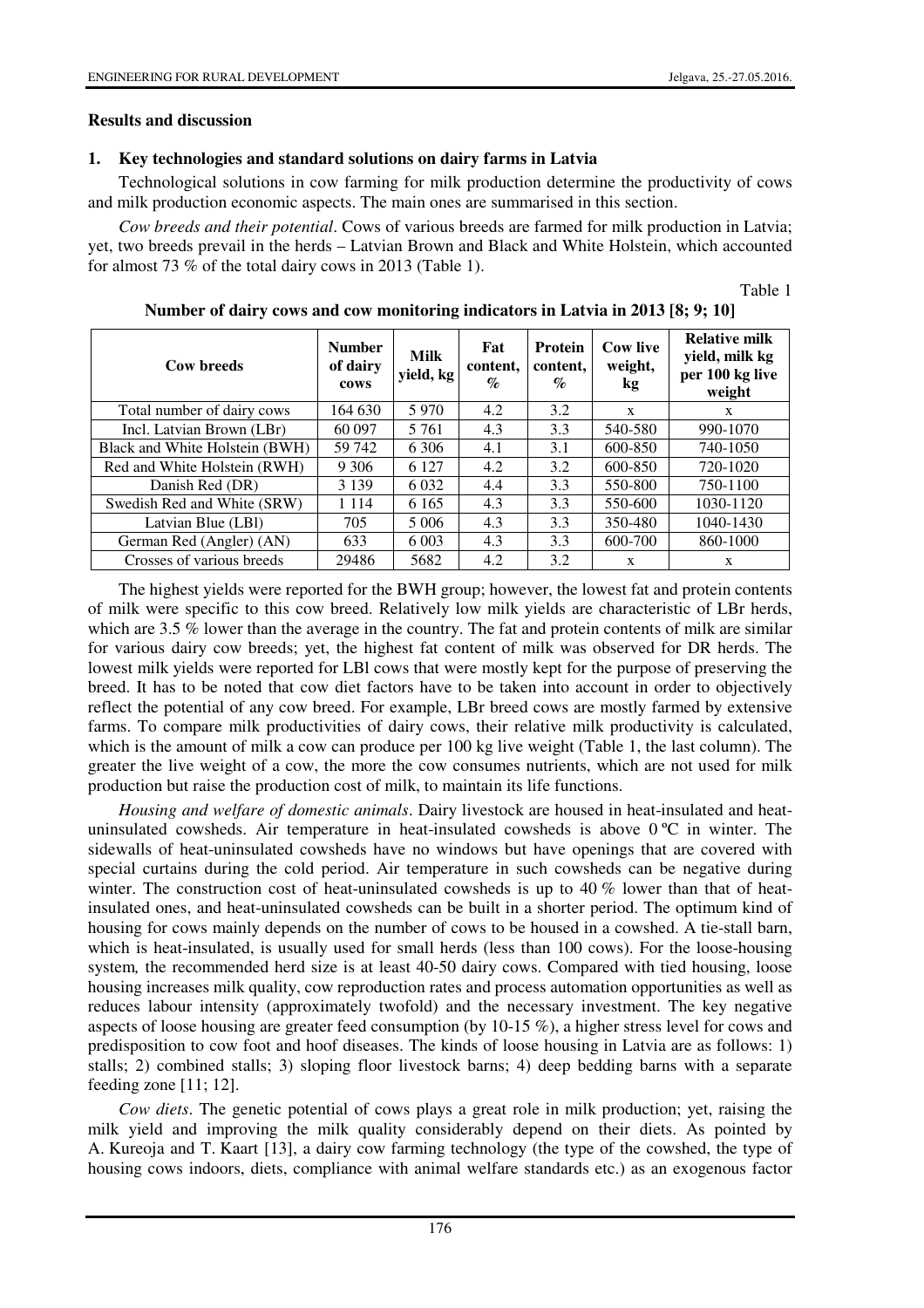makes a greater effect on the productivity of cows than their genetic parameters. An analysis of the factors affecting the milk yield shows that the cow diet is an essential factor that promotes or hinders the manifestation of genetic potential the most [14]. In order that cows are provided with the necessary amounts of dietary energy, protein and minerals, the cows have to be created a possibility to ingest their feed according to their physiological condition. One of the most significant criteria limiting feed intake is the cow's ability to consume dry matter. A dry matter requirement per cattle live weight unit is a relatively constant variable, but its energy content changes depending on the planned live weight gain rate. The dry matter of feed contains all the nutrients and energy of it. The higher the dry matter content in feedstuffs and the better its absorption by cattle, the higher is the nutritional value of the feedstuffs. The absorption of dry matter is affected by the quality and digestibility of feed and an optimum ratio of bulky feed and feed concentrate in the feed ration (the ratio for dairy cows should be 3 : 1-2) [14]. Dry matter requirements for and the absorption of dry matter by cattle are different and depend on many factors: the age, live weight, physiological condition, quality of feedstuffs etc.

Dairy cows need dietary energy to use protein in their organisms [15]. If a cow is short of dietary energy, after calving the cow significantly weakens and it cannot be inseminated; there are microabortions and the cow's milk yield declines. If a cow is overfed with diets rich in dietary energy, the cow usually gets fat, which also causes economic losses owing to its problematic insemination.

Protein requirements for dairy cows are also important; the requirements may differ owing to a cow's physiological condition (the lactation period), milk yield and live weight [15]. Two standard cow feeding patterns – extensive and intensive – are usually practised in Latvia [16].

*Cow milking technologies*. It has been proved in practice that it is economically efficient for farms with a herd of less than 30 cows to use bucket machine milking. If the size of a herd is 30-50 cows, it is more efficient to use milking systems with a milk pipeline in the cowshed and non-automated equipment. Larger cow herds require a milk pipeline and automated equipment or a milking parlour. The modernisation of milk production is directly associated with an increase in the herd size, which allows the farm to efficiently exploit the newest technologies and rationally use its labour. For this reason, it is recommended to establish a separate milking parlour for herds with more than 200 dairy cows (under the loose housing system). In Latvia, the most popular milking parlours are of the following types: herringbone, parallel and carousel, while tandem-type parlours are less widespread. Some farms have introduced the so called swing-over type parlours [11].

## **2. Effects of technologies and cow farming aspects on farm performance**

In 2014, a survey of 74 farms was carried out, and its results were employed in the present analysis [17]. The survey mainly focused on potentially the most efficient farms; therefore, this survey mainly represents average or large farms and does not take into account the overall distribution of farms in the country. The group of small farms (with less than 50 dairy cows) comprised 19 of the 74 farms (26 %). The group of medium farms (with 50-100 dairy cows) had 21 farms (28 %). The group of large farms (with more than 100 dairy cows) comprised 34 farms  $(46\%)$ , including 14 farms with 300 and more dairy cows and 5 farms with 500 and more dairy cows (Table 2). The small farms kept mostly LBr breed cows, while the largest herds consisted of BWH breed cows; some medium size herds had cows of various breeds (LBr, BWH and others).

The average milk yield on the small farms was approximately 6.4 thousand kg, 7.1 thousand kg on the medium farms and 7.8 thousand kg on the large farms. However, these data have relatively great standard deviations and show a weak causal relationship between the number of dairy cows and the average milk yield on the farm  $(R^2 = 0.20)$ . It has to be noted that the acquired data are used in the context of analysis of technologies and may not be extrapolated on milk production in the whole country (Table 2).

Of the 74 farms, 42 grazed their dairy cows in pastures, while 32 did not do that. If ranking all the farms by size (by number of dairy cows), one can identify a strong relationship – the absolute majority of the farms with less than 100 dairy cows, i.e. 36 of 40 (90 %), let their cows graze. Besides, all the 19 farms with a herd of less than 50 grazed their cows. In contrast, the absolute majority of the farms with more than 100 dairy cows did not graze their cows, i.e. 28 of 34 or 82 %. The average milk yield on the farms that grazed their cows was lower than that on the farms that did not do it.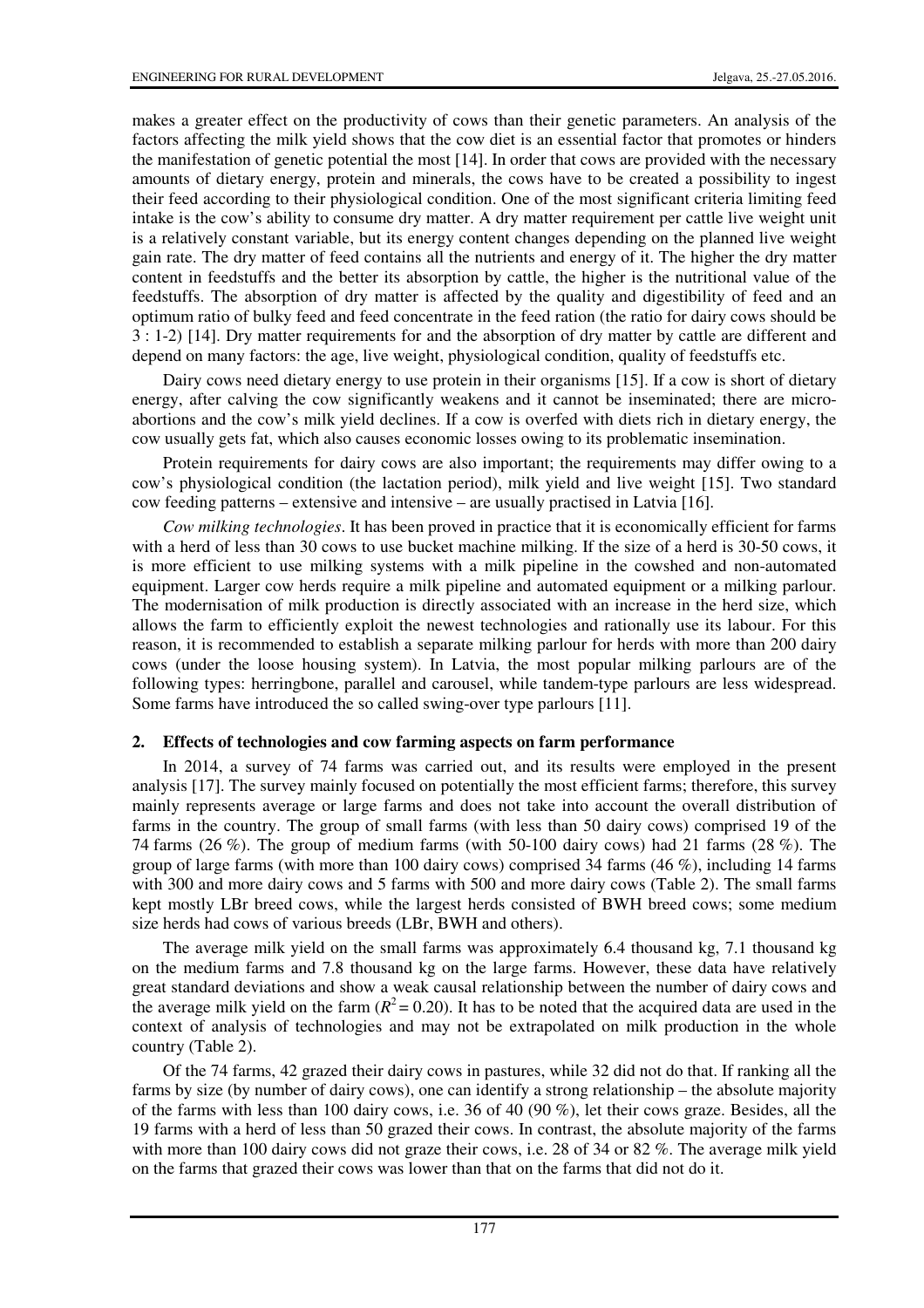#### Table 2

| <b>Indicators</b>                           | Number of dairy cows on the farm |           |            |  |  |
|---------------------------------------------|----------------------------------|-----------|------------|--|--|
|                                             | [min; 50]                        | [50; 100] | [100; max] |  |  |
| Number of farms in the group                | 19                               | 21        | 34         |  |  |
| Average (arithmetic) milk yield per cow, kg | 6445                             | 7114      | 7792       |  |  |
| Standard deviation, kg                      | 1348                             | 1058      | 1852       |  |  |
| Standard error, kg                          | 309                              | 231       | 318        |  |  |
| Average (median) milk yield, kg             | 6200                             | 7000      | 7650       |  |  |

### **Number of the surveyed farms by size group and their characteristics [17]**

Table 3

|  |  | Milk yields for farm groups by type of farming cows [17] |  |
|--|--|----------------------------------------------------------|--|
|  |  |                                                          |  |

|                   | Number of    | Average (arithmetic), kg | Average                      |                          |                            |
|-------------------|--------------|--------------------------|------------------------------|--------------------------|----------------------------|
| <b>Technology</b> | observations | Milk yield               | <b>Standard</b><br>deviation | <b>Standard</b><br>error | (median) milk<br>yield, kg |
| Grazing           | 42           | 6685                     | 1221                         | 188                      | 6850                       |
| No grazing        | 32           | 8001                     | 1781                         | 315                      | 7850                       |

Of the 74 farms, 43 kept their cows tied, while 31 practised the loose-housing system. The farms that grazed their cows mostly used tied housing. So, of the 42 farms that grazed their cows, 35 used the tied housing technology and 7 employed the loose-housing technology. However, the farms that did not graze their cows used mostly loose housing, i.e. 24 of 32, and only 8 farms kept their cows stanchioned. The majority of the farms with less than 100 dairy cows practised the tied housing system, i.e. 32 of 40 (80 %). Among the farms in the group of farms with less than 50 cows, only 3 of 19 farms practised the loose housing system. In the group of farms with 50-100 cows, 5 of 21 farms used the loose housing system. In contrast, among the farms with more than 100 cows, 23 of 34 farms (68 %) practised loose housing.

*Relationship between the kind of housing cows and milk yield*. To identify the economic performance of dairy farms that use the traditional kind of housing cows (tied housing) and the traditional cow diet (grazing in summer and tie stalls in a cowshed in winter) and of dairy farms that practise the loose housing system and an unchanging diet (a heat-uninsulated cowshed throughout the year, no grazing period), 9 farms using tied housing and 8 farms using loose housing from Vidzeme region were selected for examination. The average milk yield per cow for the group of farms using loose housing was equal to 8373 kg (+572) per year, while that for the group of farms using tied housing was 5700 kg (+301), which, on the whole, was very close to the average milk yield reported in Latvia.

A Mann-Whitney U Test [18] showed that the average milk yields per cow for the farms using the tied housing system and the farms practising the loose housing system considerably differed ( $\alpha$  = 0.01;  $n_1 = 8$ ,  $n_2 = 9$ ). By putting forward a unilateral hypothesis ( $U_{crit} = 11 > U = 4$ ), one can find, with a probability of 99 % ( $n1 = 8$ ,  $n2 = 9$ ), that the average milk yield per cow for the group of farms using loose housing is significantly higher.

For a farm using loose housing and feeding the same diet throughout the year, the absolute deviation for milk yields is within a range of 5 %. It indicates seasonally equalised milk yields for the farms using loose housing; therefore, it is simpler for them to plan business for the next periods.

For the farms with traditional tied housing, the relative indicators of average milk yield deviations are much greater and the average milk yield deviations have greater ranges. The range of average milk yield deviations was less than 5 % for only two farms. For the remaining farms, the average milk yield deviations ranged within 7-17 %.

Changes in milk yield for a farm that changes its cow housing and feeding technology from the traditional (tied) housing system that features a grazing period in summer and tied stalls in winter to loose housing and an unchanging diet (a heat-uninsulated cowshed throughout the year, no grazing period) are diverse. Under the loose housing system, the milk yield per cow increased by 5 % (to 17 kg a day) in the 1<sup>st</sup> quarter of the year, 23 % (to 21.8 kg a day) in the spring period, 34 % (to 25.9 kg a day) in the summer period and by 41 % (to 24.7 kg a day) in the autumn period, compared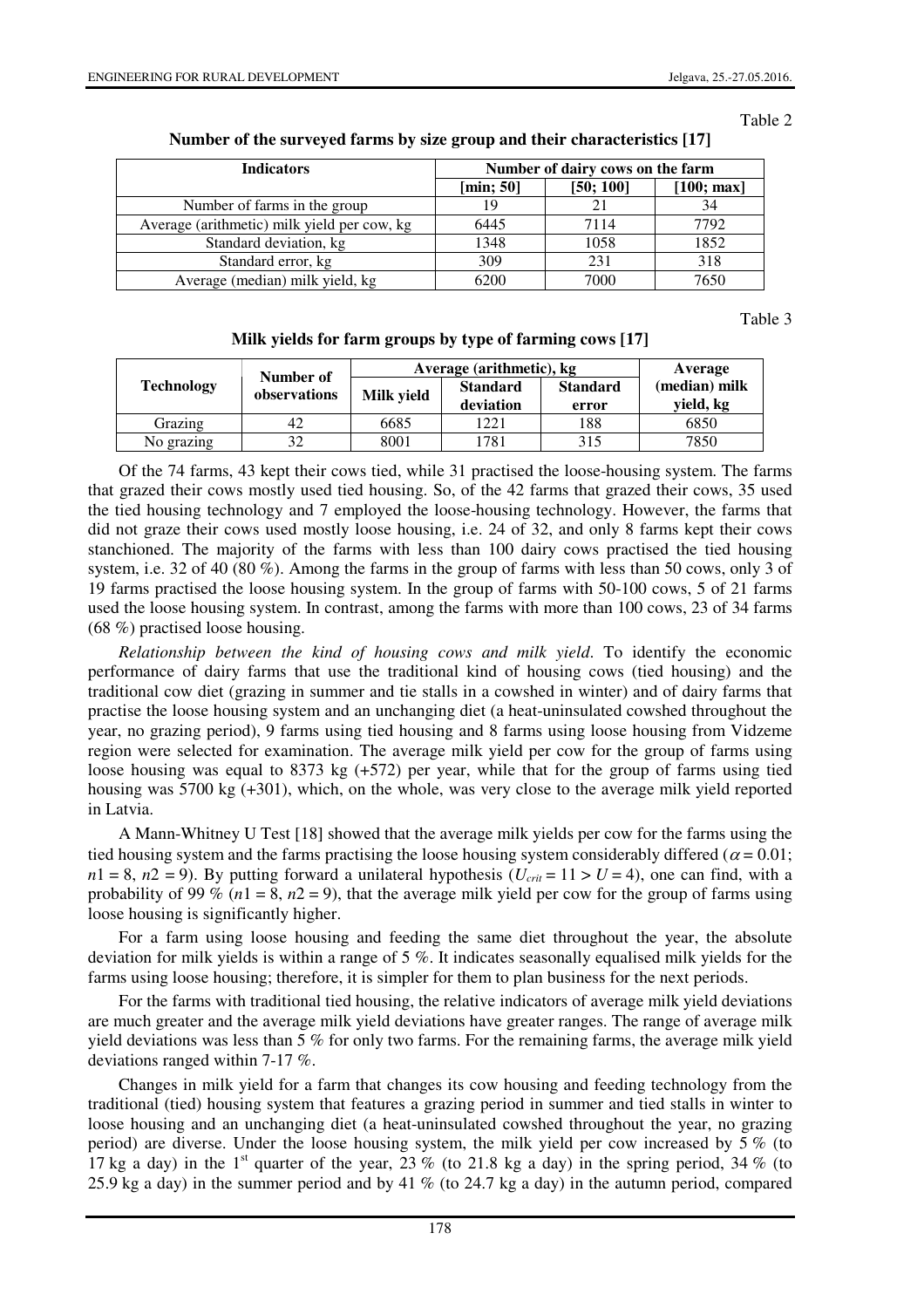with tied housing [17]. If fully shifting to the loose housing system, with no grazing period, the milk yield rises, on average, by 5 kg per day, compared with the tied housing system where cows are traditionally grazed during the summer period. By employing the Wilcoxon nonparametric method for data processing, one can assume with a probability of 95 % that the milk yields under the loose housing system are considerably higher than those under the tied housing system.

*Cow milking technologies*. The analysed farms used the following milking technologies: bucket machine milking, pipeline milking, and herringbone, parallel, tandem and carousel milking parlours. A few farms, for experimental purposes, used milking robots (Table 4).

Table 4

| <b>Indicators</b>              | <b>Bucket</b> | <b>Pipeline</b> | <b>Herring</b><br>bone | <b>Carousel</b> | <b>Tandem</b> | <b>Parallel</b> |
|--------------------------------|---------------|-----------------|------------------------|-----------------|---------------|-----------------|
| Number of farms in the group   |               | 42              |                        |                 |               |                 |
| Average number of dairy cows   | 13            | 97              | 175                    | 440             | 259           | 408             |
| Average milk yield per cow, kg | 5987          | 6925            | 8076                   | 8581            | 6600          | 9333            |
| Standard deviation, kg         | 1088          | 1236            | 1862                   | 2263            | 1039          | 1885            |
| Standard error, kg             | 444           | 191             | 562                    | 800             | 600           | 1333            |

# **Milking technology on the analysed farms [17]**

The small farms used a simple milking technology – bucket machine milking. The selected farms were represented by six such farms with, on average, 13 cows per farm. All these farms practised the tied housing system, and their average milk yield was approximately 6 000 kg. The most widespread milking technology was pipeline milking, which was mostly used by relatively small farms (with, on average, 97 cows) using the tied housing system. This milking technology was used by 42 of the 74 farms. A medium high milk yield was observed for these farms – about 7000 kg. The loose housing farms mostly used two technologies – herringbone and carousel milking parlours – 11 and 8 farms, respectively. Both technologies were used by intensive farms; the average milk yield for the farms having herringbone parlours was 8.1 thousand kg, while for those having carousel milking parlours it was 8.6 thousand kg. In the group of large farms, herringbone parlours were used by relatively smaller farms (with, on average, 175 dairy cows), while the carousel milking technology was typical for relatively larger farms (with, on average, 440 dairy cows). Some farms of various sizes from the group of large farms used tandem and parallel milking technologies (3 and 2 farms, respectively).

The majority or 61 of the 74 farms milked their cows twice a day; yet, 13 farms practised three times per day milking. Milking cows three times per day was practised by mostly large farms with, on average, 352 dairy cows; yet, a significant standard deviation was observed for these farms.

Table 5

|                                | Number of             | <b>Number of dairy cows</b> |                              |                          | Average (arithmetic), kg |                              |                          |  |
|--------------------------------|-----------------------|-----------------------------|------------------------------|--------------------------|--------------------------|------------------------------|--------------------------|--|
| <b>Frequency of</b><br>milking | observations   Number |                             | <b>Standard</b><br>deviation | <b>Standard</b><br>error | <b>Milk</b><br>vield     | <b>Standard</b><br>deviation | <b>Standard</b><br>error |  |
| All farms                      | 74                    | 154                         | 160                          | 19                       | 7254                     | 1617                         | 188                      |  |
| Twice a day                    | 61                    | 112                         | 108                          | 14                       | 6875                     | 1296                         | 166                      |  |
| Three times a day              | 13                    | 352                         | 217                          | 60                       | 9035                     | 1829                         | 507                      |  |

**Distribution of the analysed farms by frequency of milking [17]** 

Of the 13 farms that milked their cows three times a day, only 2 grazed their cows, and such a practice may be rather regarded as an exception. The farms with carousel parlours milked their cows mostly three times a day – of the 8 farms having a carousel parlour, 5 practised three times per day milking. Among the analysed farms, three times per day milking was practised by 3 of the 11 farms with herringbone-type milking equipment, one of the 2 farms with parallel-type milking equipment, 3 of the 42 farms having the pipeline milking technology and one small farm of the 6 farms exploiting the bucket machine milking technology. The fact that three times per day milking was specific to large and intensive farms was reflected in their milking yields. The average milk yield of all the analysed farms was equal to 7254 kg. However, the farms practising three times per day milking had an average milk yield of 9035 kg. Higher milk yields for farms milking their cows three times per day were not associated with only the frequency of milking but also with more intensive feeding.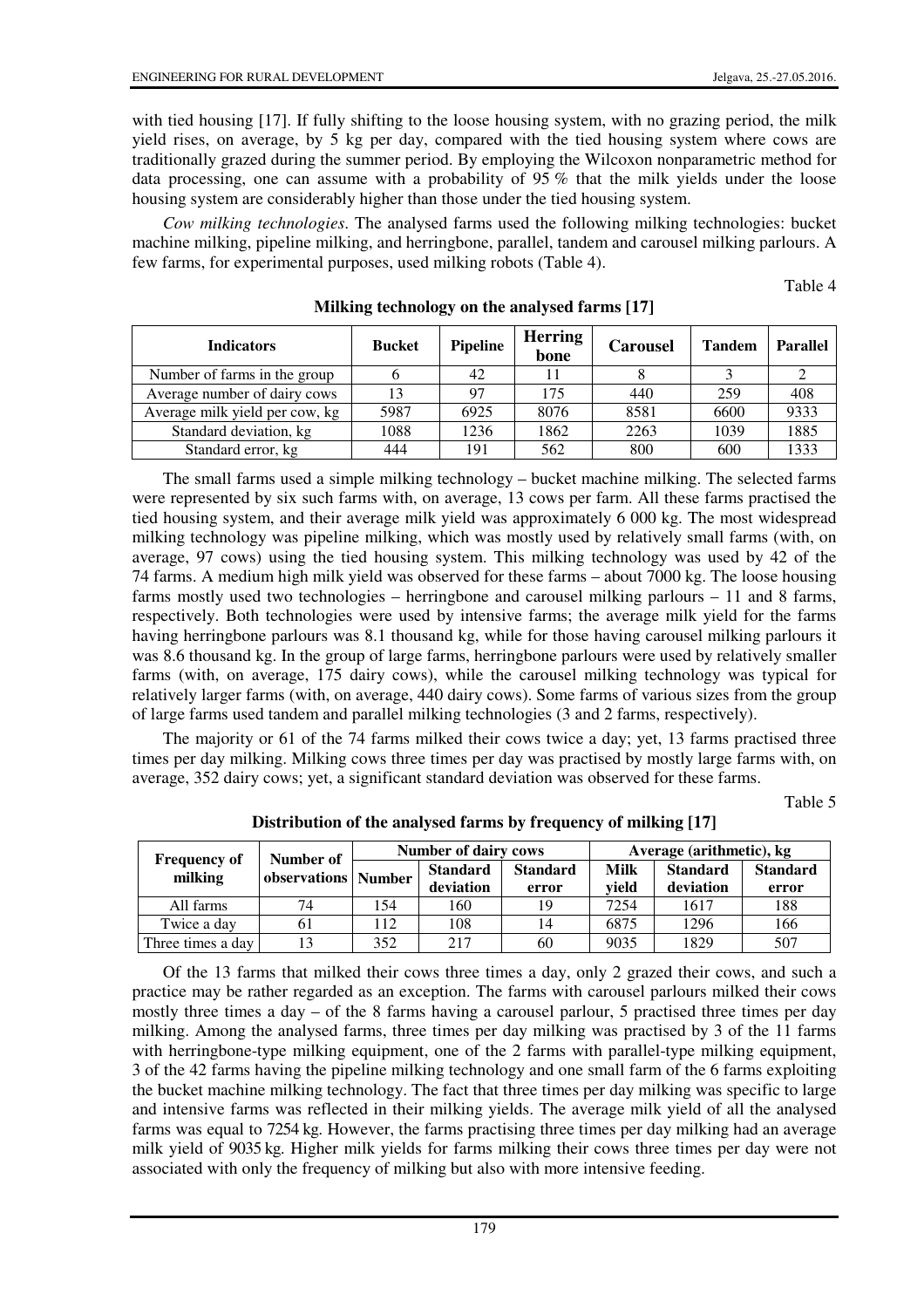To forecast the productivity level of dairy cows – milk yield per day (kg), a multifactor analysis was performed; the analysis employed variables  $(x<sub>i</sub>)$  that show the quality and quantity of feed: dry matter absorption capacity per day  $x_1$  (kg), dietary energy requirement per day  $x_2$  (MJ) and protein requirement per day  $x_3$  (kg) according to the planned productivity level and cows' live weight (Table 6). The absolute value of the correlation coefficient calculated  $R^2 = 0.867$  indicates a strong causal relationship, while the determination coefficient of 0.751 means that 75 % of weight gain by young cattle may be explained by the linear regression model ( $p < 0.05$ ).

Table 6

| Coefficients of multifactor statistical regression analysis for the relationship |  |
|----------------------------------------------------------------------------------|--|
| between the milk yield and cow diets [7, 17]                                     |  |

|                                          | <b>Unstandardized Coefficients</b> |                   | <b>Standardized</b>               |           |       |
|------------------------------------------|------------------------------------|-------------------|-----------------------------------|-----------|-------|
| <b>Model</b> /indicators                 | B                                  | <b>Std. Error</b> | <b>Coefficient</b><br><b>Beta</b> |           | Sig.  |
| (Const)                                  | $-5.062$                           | 0.563             |                                   | $-8.993$  | 0.000 |
| Daily dry matter absorption capacity, kg | $-1.157$                           | 0.114             | $-0.473$                          | $-10.133$ | 0.000 |
| Daily dietary energy requirement, MJ     | 0.227                              | 0.015             | 1.291                             | 15.183    | 0.000 |
| Daily protein requirement, kg            | 1.852                              | 0.604             | 0.173                             | 3.068     | 0.004 |

So, the following linear regression equation describing the milk yield changes with regard to key cow diet components may be developed (1):

$$
y = -5.062 - 1.157 \times x_1 + 0.227 \times x_2 + 1.852 \times x_3 \tag{1}
$$

- where  $y$  milk yield a day, kg;
	- $x_1$  daily dry matter absorption capacity, kg;
	- $x_2$  daily dietary energy requirement, MJ;
	- $x_3$  daily protein requirement, kg.

# **Conclusions**

- 1. Technological solutions in cow farming for milk production determine the productivity of cows and milk production economic aspects. The key solutions are as follows: the cow breeds and their potential, conditions and technologies for cow farming, cow diets and the kind of cow milking. In Latvia, cattle herds are dominated by two breeds: Latvian Brown and Black-and-White Holstein, which accounted for almost 73 % of the total dairy cows in 2013. The highest yields were reported for Black-and-White Holstein cows; however, the lowest fat and protein contents of milk were specific to this cow breed. Relatively low milk yields are characteristic of Latvian Brown cows, which are 3.5 % lower than the average in the country; yet, their fat and protein contents are higher.
- 2. In Latvia, dairy livestock are kept in heat-insulated and heat-uninsulated cowsheds. The optimum kind of housing for cows mainly depends on the number of cows to be housed in a cowshed. Two kinds of housing for cows are the most widespread: tied and loose. Cow diets are the most important factor promoting or hindering the manifestation of genetic potential. The dry matter absorption by cows and meeting the requirements of dietary energy and protein are of great importance. In Latvia, farmers use diverse milking technologies, which are determined by the number of cows in a herd.
- 3. An examination and a survey of 74 dairy farms of various sizes revealed that medium size farms (with 50-99 cows) and large farms (with more than 100 cows) reached the highest milk yields. The average milk yield of the farms that graze their dairy cows is lower than that of the farms not grazing their cows. An analysis of the selected herds showed that the average annual milk yield per cow was higher for the group of loose housing farms than that for the group of tied housing farms.
- 4. The most widespread milking technology was pipeline milking, which was mostly used by relatively small farms. A medium high milk yield was observed for these farms – about 7000 kg. The loose housing farms mostly used two technologies – herringbone and carousel milking parlors, which were used by intensive farms, allowing reaching average milk yields of 8.1 and 8.6 thousand kg, respectively. The majority or 61 of the 74 farms milked their cows twice a day;